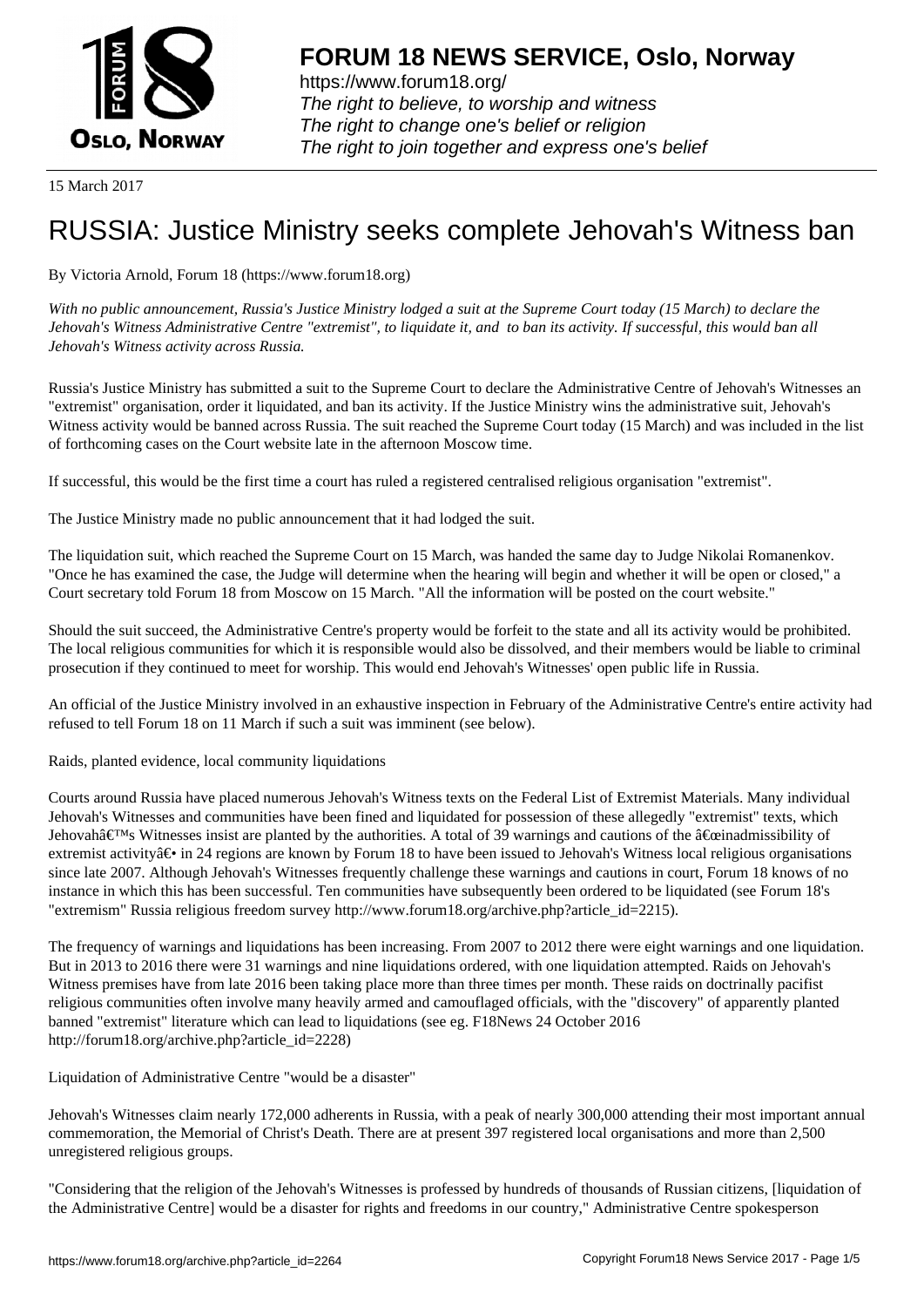exaggeration, it would put us back to the dark days of persecution for faith, which are still fresh in the memory of the older generation" (see F18News 16 February 2017 http://www.forum18.org/archive.php?article\_id=2257 and below)

#### Last-ditch appeal

On 1 March, Administrative Centre head Vasily Kalin wrote to Mikhail Fedotov, chair of the Presidential Council for the Development of Civil Society and Human Rights, asking him to intervene in what he describes as a "catastrophic" situation. He pointed out that, in seven out of eight appeals by local religious organisations against liquidation orders, the Supreme Court had "automatically" upheld the lower court decisions.

Kalin also cited a 2 September 2016 article on Life.ru (a media outlet close to the security services), which claimed that Jehovah's Witnesses would be "tracked" as part of preparations for the 2018 World Cup, alongside football hooligans and "terrorists".

## 2016 warning, 2017 exhaustive inspection

The Justice Ministry submitted its suit to the Supreme Court less than two weeks after the expiry of a one-year warning "of the inadmissibility of extremist activity". This was issued to the Administrative Centre in March 2016 (see F18News 24 May 2016 http://www.forum18.org/archive.php?article\_id=2181).

On 27 February 2017, the Justice Ministry completed an exhaustive inspection of all aspects of the Administrative Centre's structure and activities. In its 32-page report, seen by Forum 18, the Ministry's department for religious organisations concluded that "despite the 2 March 2016 warning issued by the General Prosecutor's Office of the Russian Federation, structural subdivisions of the [Administrative Centre] engage in extremist activity, which violates the rights and freedoms of man and citizen and inflicts harm on persons, public order and public security" (see below).

Although members of other religious communities have been targeted under the Extremism Law, Alexander Verkhovsky of the SOVA Center for Information and Analysis does not think the moves against Jehovah's Witnesses will have wider implications for other religious communities. "No one else is in a comparable position to that of the Jehovah's Witness community," he told Forum 18 in February (see F18News 16 February 2017 http://www.forum18.org/archive.php?article\_id=2257).

The Supreme Court has upheld liquidation suits against other national-level religious organisations, Forum 18 notes, including the Central Conference of the Russian United Methodist Church in January 2016 and the United Islamic Congress of Russia in April 2016. Such liquidations have been carried out not, however, on grounds of alleged "extremism", but because of the failure to submit annual reports or the inclusion of "inaccurate" information in Federal Tax Service records.

Courts around Russia have placed numerous Jehovah's Witness texts on the Federal List of Extremist Materials. Many individual Jehovah's Witnesses and communities have been fined and liquidated for possession of these allegedly "extremist" texts. A total of 39 warnings and cautions of the "inadmissibility of extremist activity" in 24 regions are known by Forum 18 to have been issued to Jehovah's Witness local religious organisations since late 2007. Although Jehovah's Witnesses frequently challenge these warnings and cautions in court, Forum 18 knows of no instance in which this has been successful. Ten communities have subsequently been ordered to be liquidated (see Forum 18's "extremism" Russia religious freedom survey http://www.forum18.org/archive.php?article\_id=2215).

## March 2016 warning

In March 2016, the Jehovah's Witnesses' Administrative Centre in St Petersburg received a formal warning from the General Prosecutor's Office of the "inadmissibility of extremist activity". The warning was explicitly predicated on the alleged "extremist" activities of the local communities and their members throughout Russia, which the Centre oversees and supports (see F18News 24 May 2016 http://www.forum18.org/archive.php?article\_id=2181). Jehovah's Witnesses' attempts to challenge the legality of the warning failed (see F18News 15 February 2017 http://www.forum18.org/archive.php?article\_id=2256).

When Deputy General Prosecutor Viktor Grin ordered the Justice Ministry on 27 January 2017 to carry out the inspection of the Administrative Centre, he claimed that, despite the 2 March 2016 warning, the Centre's "structural subdivisions" (ie. local religious organisations) continued to engage in "extremist activity" over the previous year.

Forum 18 has been unable to obtain a copy of the General Prosecutor's Office order. A lawyer for the Administrative Centre was permitted to read but not to copy the document. It is unknown why the authorities did not provide a copy of the order to Jehovah's Witnesses.

Jehovah's Witnesses state that, as evidence for the allegation of "extremism", Deputy General Prosecutor Grin refers to the liquidation of some of their communities during 2016 (see F18News 15 February 2017 http://www.forum18.org/archive.php?article\_id=2256), and the conviction of both local organisations and individual believers under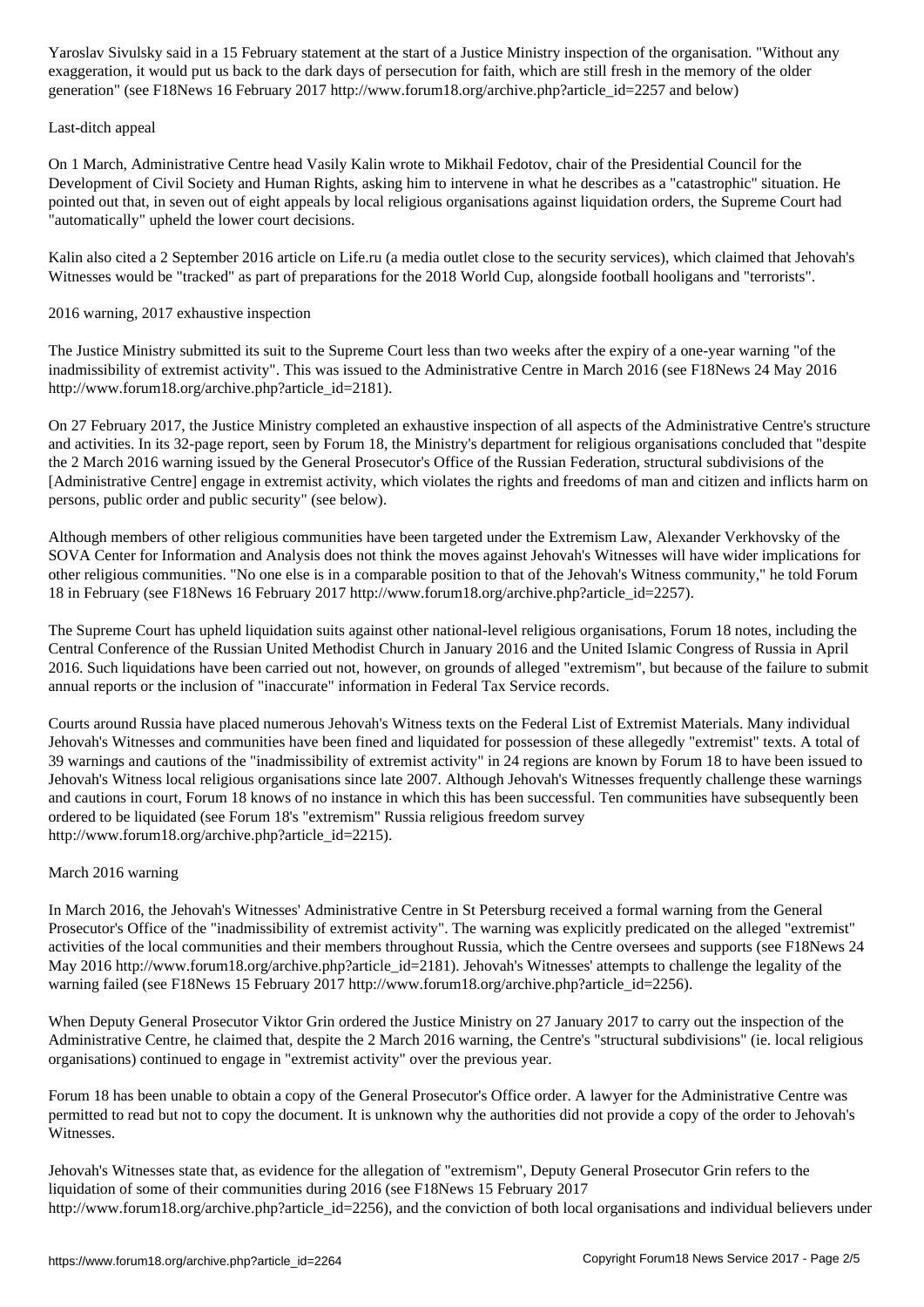Federal List of Extremist Materials, as well as the intervals of materials, as well as the intervals have continued by  $\mathcal{L}$ throughout 2016, despite Jehovah's Witnesses having documented the planting of such materials by police (see eg. F18News 24 October 2016 http://forum18.org/archive.php?article\_id=2228).

After the General Prosecutor's Office warning was issued in March 2016, two local Jehovah's Witness organisations were ruled "extremist" later in 2016 and ordered to be dissolved – in Oryol on 14 June 2016 and in Birobidzhan on 3 October 2016. Both communities' appeals to the Supreme Court were unsuccessful (see F18News 24 October 2016 http://forum18.org/archive.php?article\_id=2228). In the Birobidzhan case, government documents from 2012 suggest co-ordination with Moscow during local officials' preparation of an initial "extremism" case (see F18News 2 December 2013 http://forum18.org/archive.php?article\_id=1902).

Since Deputy General Prosecutor Grin's January 2017 order, the same "extremism" ruling and liquidation order has been made against the Cherkessk community on 10 February 2017. Ten warnings to local Jehovah's Witness organisations of the "inadmissibility of extremist activity" remain in force as of 16 February 2017, rendering them also vulnerable to liquidation (see F18News 15 February 2017 http://forum18.org/archive.php?article\_id=2256).

According to the Supreme Court appeal verdict of 18 October 2016, the incident which provided "new evidence of signs of extremism" in the Oryol community's activities took place on 25 November 2015, when a law enforcement inspection of the Jehovah's Witnesses' rented property allegedly uncovered banned allegedly "extremist" literature. This then triggered liquidation proceedings (see F18News 24 May 2016 http://forum18.org/archive.php?article\_id=2181). It appears from court records that the incident which triggered the liquidation suit against the Birobidzhan congregation was a similar police inspection on 26 January 2016, during which banned texts were also found (see F18News 22 March 2016 http://forum18.org/archive.php?article\_id=2161).

As these incidents occurred before 2 March 2016, when the General Prosecutor's Office warning was issued, it is unclear whether they could legally be used as evidence in the liquidation suit against the Administrative Centre.

#### February 2017 Justice Ministry inspection

The Justice Ministry informed the Administrative Centre of the impending inspection on 2 February 2017, and ordered it to hand over documents relating to its property, bank accounts, donations, and subsidiary organisations for the period February 2014 to February 2017. Jehovah's Witnesses handed over about 73,000 pages of such documentation on 15 February, the Administrative Centre stated (see F18News 15 February 2017 http://www.forum18.org/archive.php?article\_id=2256).

The 1 February notification document, seen by Forum 18, was signed by First Deputy Justice Minister Sergei Gerasimov. In it, the Ministry also demanded details of the Jehovah's Witnesses' religious literature and its sources, religious events, educational and missionary activity, and any social media accounts, as well as their "basic teachings and corresponding practices, including the history of [their] religion and the history of the [Administrative Centre]; the forms and methods of its activity; its position on marriage and the family and on education; particulars regarding its position on the health of adherents of that religion; and limitations on the Organisation's members and ministers in connection with their civil rights and duties".

In another notification of 21 February, seen by Forum 18, the Justice Ministry demanded further information from the Administrative Centre concerning the communities which are part of its structure, including the addresses of unregistered religious groups and the names of their directors, and details of the administrative relationship between the Centre and local religious organisations.

The inspection was carried out by Svetlana Borisova, Galina Filatova, and Indira Izmaylova, all of the Justice Ministry's department for religious organisations. Forum 18 reached Filatova by telephone on 15 February and 11 March, and asked whether the Administrative Centre would be closed down, but she refused to answer any questions.

The 27 February 32-page report compiled by Filatova, Borisova, and Izmaylova, seen by Forum 18, notes that 95 items of Jehovah's Witness literature have been added to the Justice Ministry's Federal List of Extremist Materials, and that the main international website jw.org and other online materials have also been banned and blocked. It accuses the Administrative Centre of providing "inaccurate" information about the import of "extremist" literature, claiming that several items shipped to Russia in 2014 had since been declared "extremist" and that the Centre had not informed the inspection team of what had happened to them.

The inspectors also list the local Jehovah's Witness communities which have already been ordered liquidated on grounds of "extremism" and the prosecution of other communities under Administrative Code Article 20.29 ("Production or mass distribution of extremist materials included in the published Federal List of Extremist Materials, as well as their production or storage for mass distribution") since the March 2016 warning. They conclude that "the [Administrative Centre's] activity is in violation of its charter goals and objectives and of current legislation of the Russian Federation, including the [Extremism Law]".

The report also gives extensive details on the nature and usage of the Administrative Centre's property throughout the country. It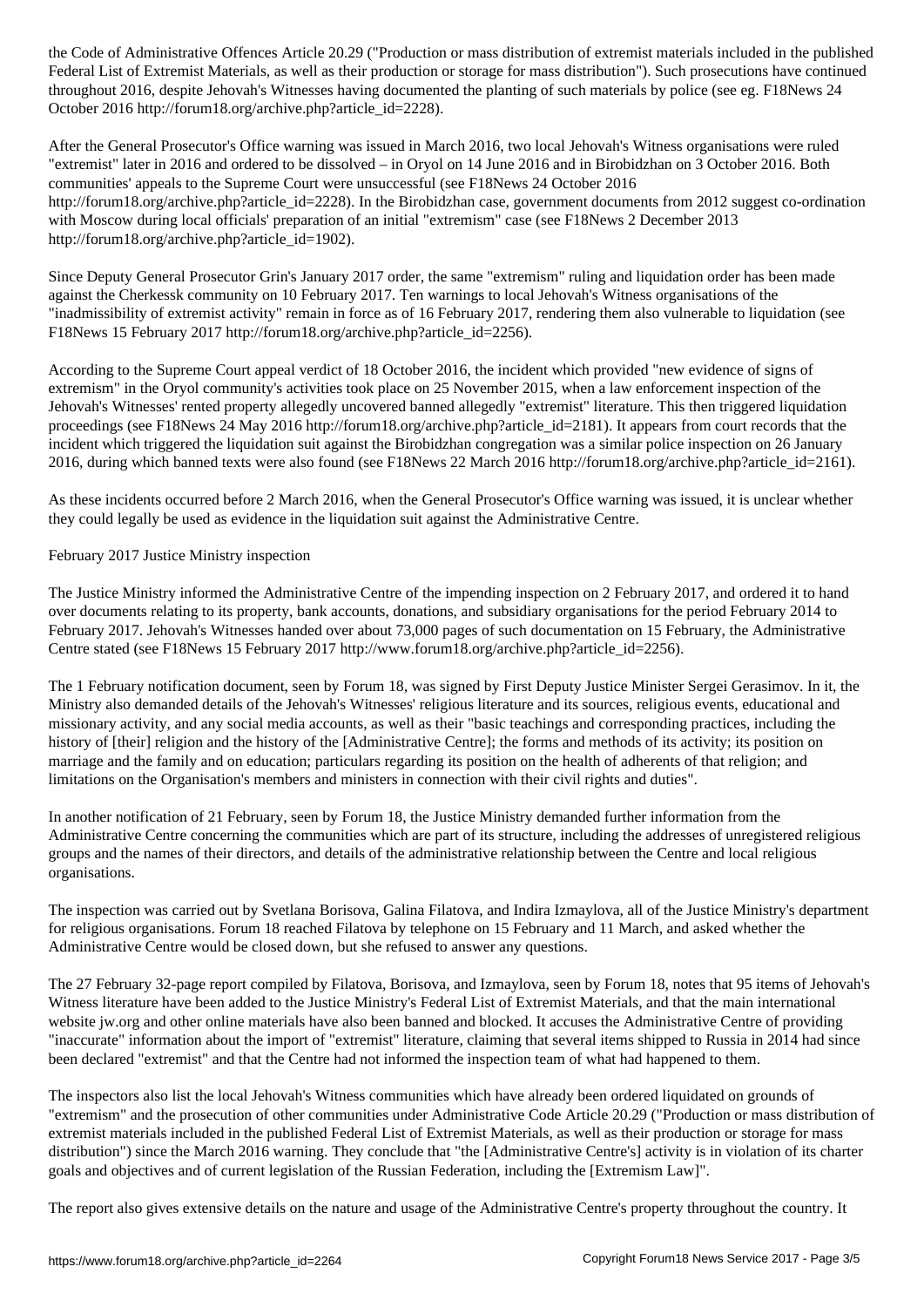Administrative Code Article 5.26, Part 3, Part of the "anti-missionary" amendments of July 2016) and the use of  $\mathcal{A}$ symbol not described in the Centre's charter.

What next?

Should the Justice Ministry succeed in having the Administrative Centre ruled an "extremist" organisation, the Centre will have the right of appeal (also at the Supreme Court). Previous attempts by Jehovah's Witness organisations to have liquidation orders overturned at this level, however, have been largely unsuccessful. So far, only the Tyumen community has won such an appeal - in April 2016 (see F18News 24 May 2016 http://www.forum18.org/archive.php?article\_id=2181).

If the Supreme Court upholds the liquidation suit and the ruling enters into legal force, the Administrative Centre would be placed on the Justice Ministry's Federal List of Extremist Organisations and its property would be taken over by the state. This List mainly comprises far-right and violent nationalist groups. There are currently 58 banned or liquidated organisations on the List, including seven Jehovah's Witness communities in Taganrog, Samara, Abinsk, Stariy Oskol, Belgorod, Elista, and Oryol (see Forum 18's "extremism" Russia religious freedom survey http://www.forum18.org/archive.php?article\_id=2215).

As noted above, it seems likely that the liquidation of the Centre would also lead to the liquidation of all other Jehovah's Witness communities and groups throughout Russia.

If Jehovah's Witnesses continue to meet for prayer or Bible study after any liquidation, their former members would be liable to criminal prosecution under Article 282.2 ("organisation of" or "participation in the activities of a banned extremist organisation"). Sixteen Jehovah's Witnesses in Taganrog were tried and convicted on these charges in November 2015 after their community became the first to be liquidated as "extremist" (see F18News 3 December 2015 http://www.forum18.org/archive.php?article\_id=2128). Their latest appeal is currently pending at the Supreme Court.

Also, July 2016 changes to the Religion Law, among many other severe restrictions on freedom of religion and belief, ban former members of "extremist" religious organisations from carrying out broadly defined "missionary activity". People such as Jehovah's Witnesses who publicly share their beliefs are also liable to prosecution under Administrative Code Article 20.2 ("Violation of the established procedure for organising or conducting a gathering, meeting, demonstration, procession or picket") and Administrative Code Article 5.26 ("Conducting missionary activity") (see Forum 18's general Russia religious freedom survey http://www.forum18.org/archive.php?article\_id=2246).

The import into Russia of Jehovah's Witness literature, even if it has not been ruled "extremist", is already routinely blocked (see eg. F18News 14 December 2015 http://www.forum18.org/archive.php?article\_id=2133). Prosecutors in Vyborg are attempting to have the Jehovah's Witness New World Bible banned as "extremist", even though an amendment to the Extremism Law explicitly prohibits the banning of "the Bible, the Koran, the Tanakh and the Kanjur, their contents, and quotations from them" (see F18News 5 May 2016 http://www.forum18.org/archive.php?article\_id=2174). Proceedings are currently suspended while additional "expert" analysis is carried out (see Forum 18's "extremism" Russia religious freedom survey http://www.forum18.org/archive.php?article\_id=2215).

Two Jehovah's Witnesses are also on trial in Sergiyev Posad under Criminal Code Article 282, Part 2 ("Actions directed at the incitement of hatred [nenavist] or enmity [vrazhda], as well as the humiliation of an individual or group of persons on the basis of .. attitude to religion") (see F18News 26 January 2017 http://forum18.org/archive.php?article\_id=2250). Their next hearing is due on 22 March. (END)

For more background see Forum 18's surveys of the general state of freedom of religion and belief in Russia at http://www.forum18.org/Archive.php?article\_id=2246, and of the dramatic decline in this freedom related to Russia's Extremism Law at http://www.forum18.org/Archive.php?article\_id=2215.

A personal commentary by Alexander Verkhovsky, Director of the SOVA Center for Information and Analysis http://www.sova-center.ru, about the systemic problems of Russian anti-extremism legislation, is at F18News 19 July 2010 http://www.forum18.org/Archive.php?article\_id=1468.

A personal commentary by Irina Budkina, Editor of the http://www.samstar.ucoz.ru Old Believer website, about continuing denial of equality to Russia's religious minorities, is at F18News 26 May 2005 http://www.forum18.org/Archive.php?article\_id=570.

More reports on freedom of thought, conscience and belief in Russia can be found at http://www.forum18.org/Archive.php?query=&religion=all&country=10.

A compilation of Organisation for Security and Co-operation in Europe (OSCE) freedom of religion or belief commitments can be found at http://www.forum18.org/Archive.php?article\_id=1351.